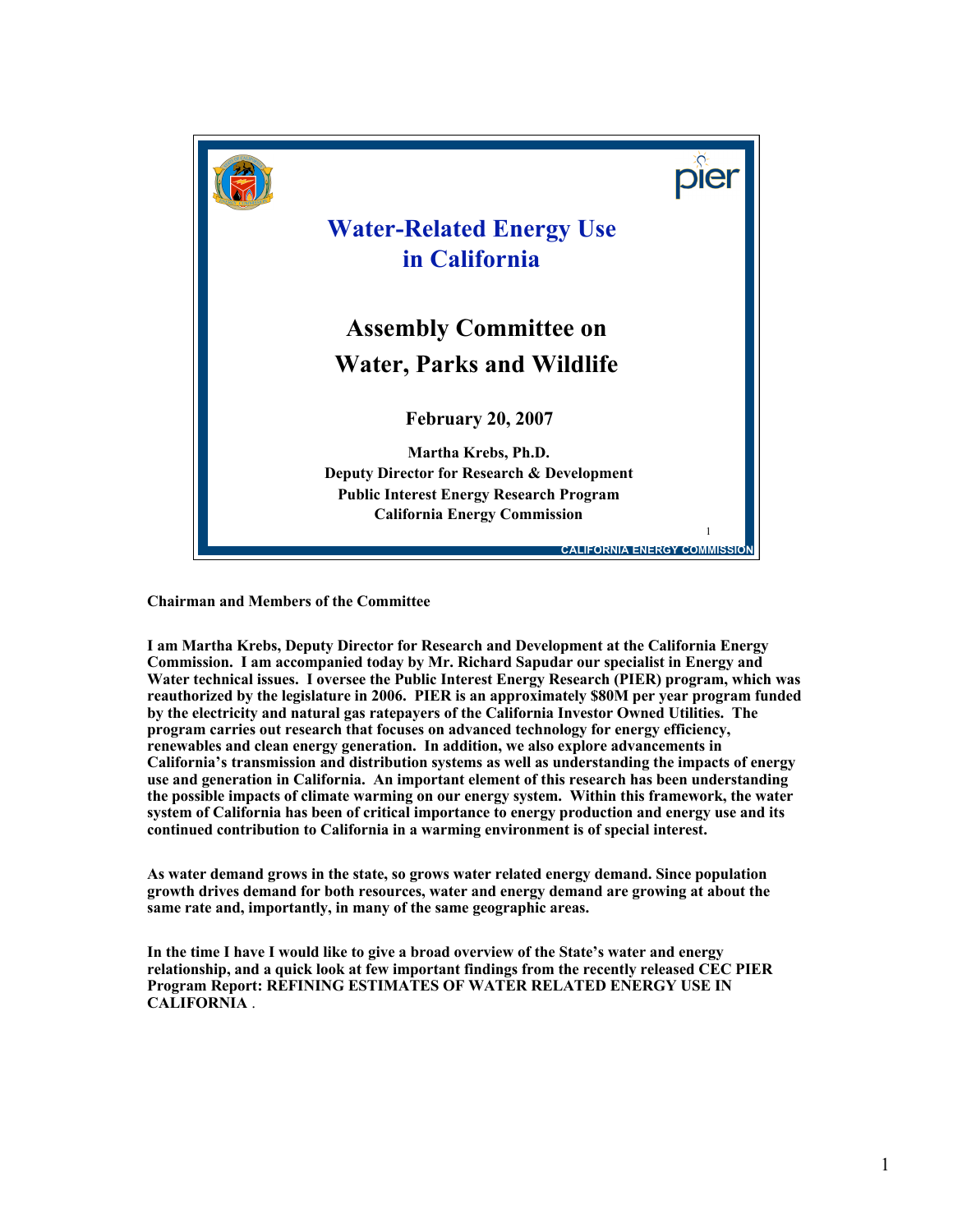

**The CEC's 2005 IEPR and supporting Staff Paper "California's Water – Energy Relationship", was the Commissions first investigation of the State's water related energy use, and made a number of findings and recommendations.**

**If there is one overarching finding of the IEPR, the staff paper, and the current report, it is that a major portion of the solution to water & energy efficiency is closer coordination between the water and energy sectors.**

**The CEC analysis showed that significant energy benefits can be reaped through the twin goals of the efficient use of water by end users and the efficient use of energy by water systems.**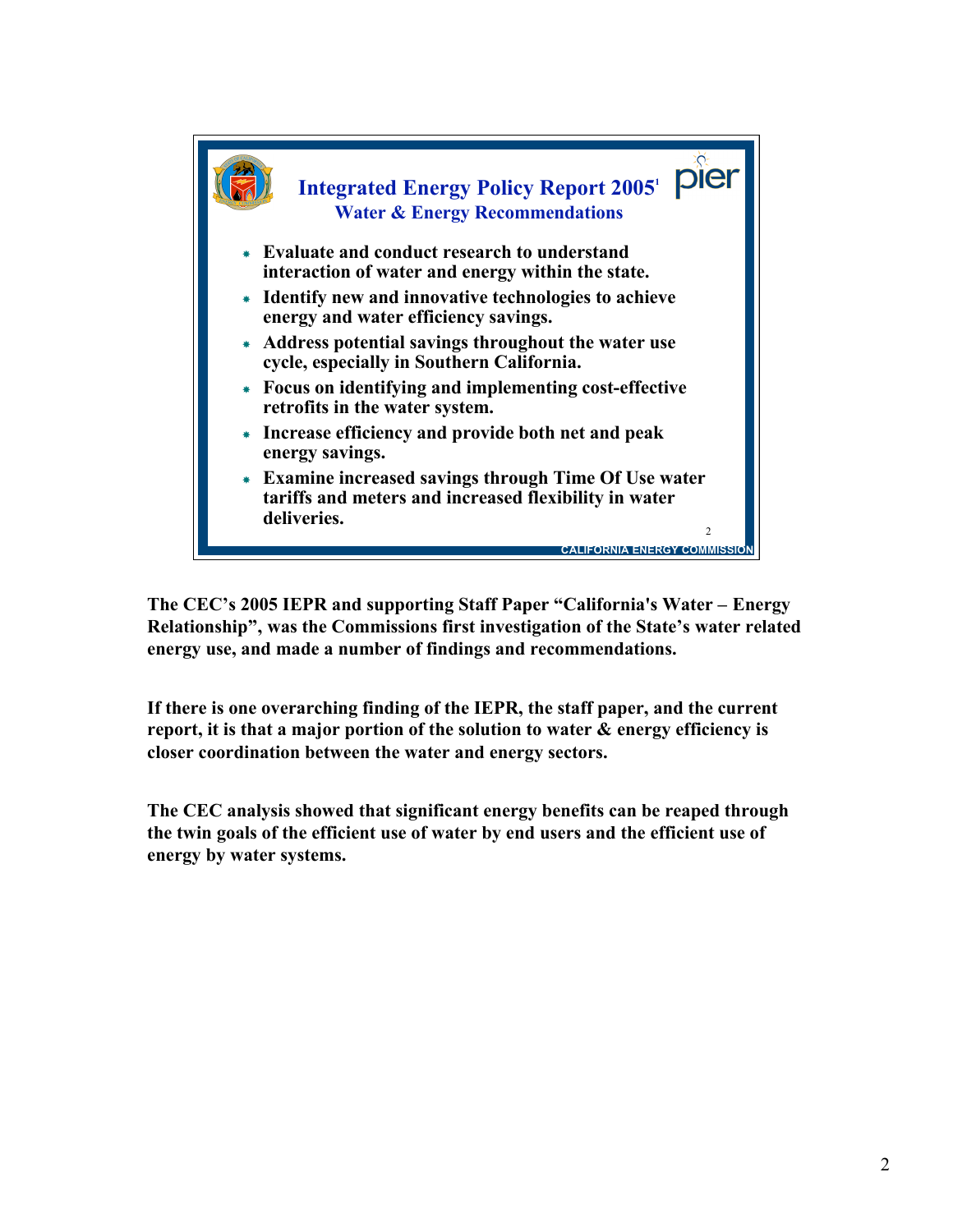

**The state water plan concludes that the largest single new supply available for meeting this expected growth in water demand over the next 25 years is water use efficiency.**

**The remainder must be provided by the development of new water supplies including water recycling, and desalination of both brackish and seawater, all of which will increase energy demand over current levels.**

**This dynamic is also driven by the fact that two-thirds of the state's precipitation falls in Northern California while two-thirds of the population resides in Southern California.**

**Water demand and electricity demand are growing rapidly in many of the same parts of the state stressing already constrained electricity delivery systems.**

**In California, water related energy use, which includes the conveyance, storage, treatment, distribution, wastewater collection, treatment, and discharge sectors of the water use cycle, which I will discuss later, consumes about 19 percent of the state's electricity, 30 percent of its natural gas, and 88 billion gallons of diesel fuel every year – and this demand is growing.**

**This water related energy use is termed water embedded energy, since each time water is moved or treated using energy, that energy is considered to be embedded in that water or part of the value of that water.**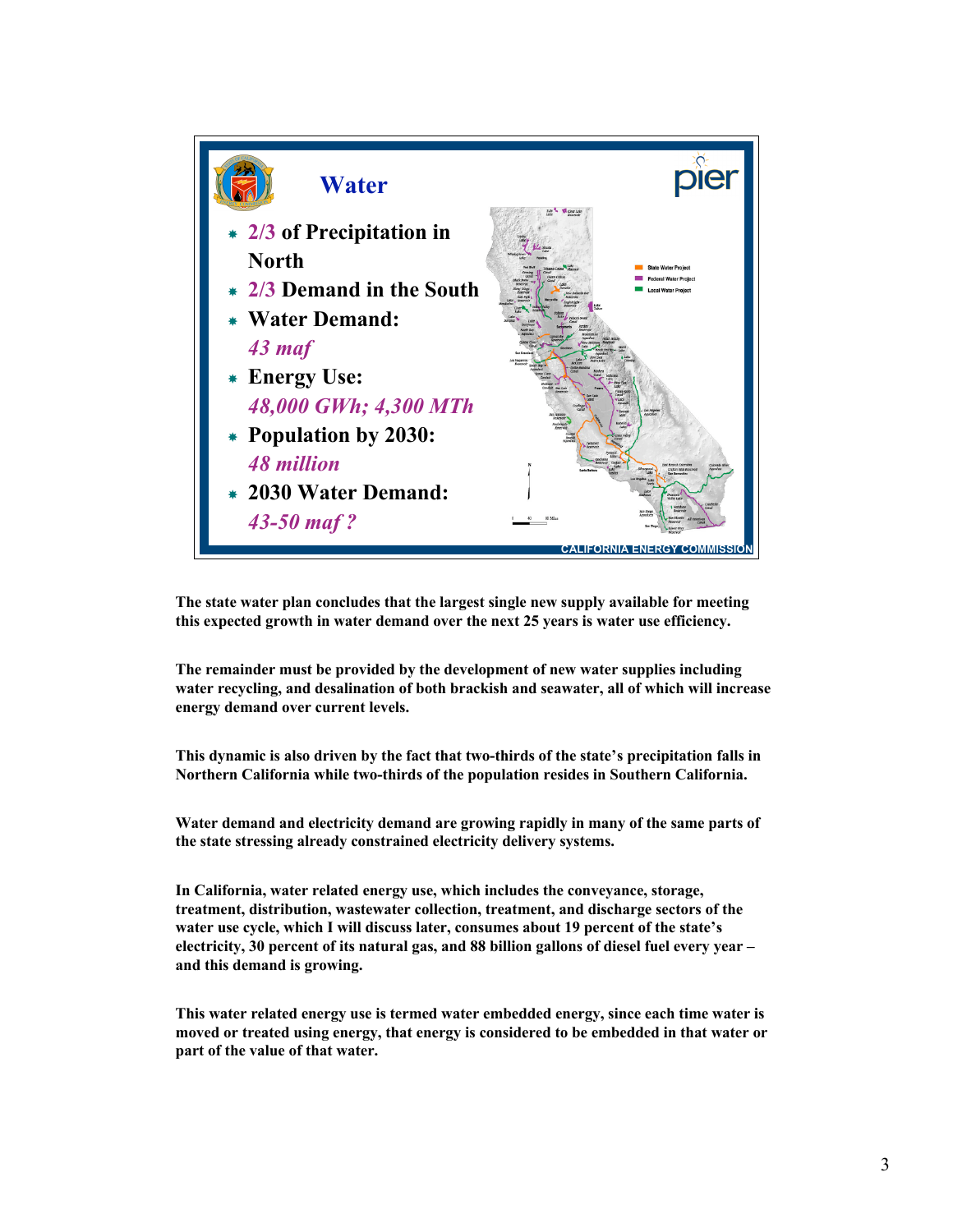

**Using 2004 as an example, approximately 60% of the State's energy supply was generated by thermal power plants burning coal and natural gas, with the associated emission of greenhouse gases.**

**Nearly all new generation in the State is natural gas powered, either simple cycle or combined cycle gas fired power plants.**

**Many of the issues of concern that are common to both water and energy are directly related to supply and demand:**

**Growing Demand, Resource Adequacy, Resource Quality, Infrastructure, Cost, Environmental Protection, Long-term Uncertainty, Increasing Energy Use (Water), Increasing Net and Peak Load (Energy)**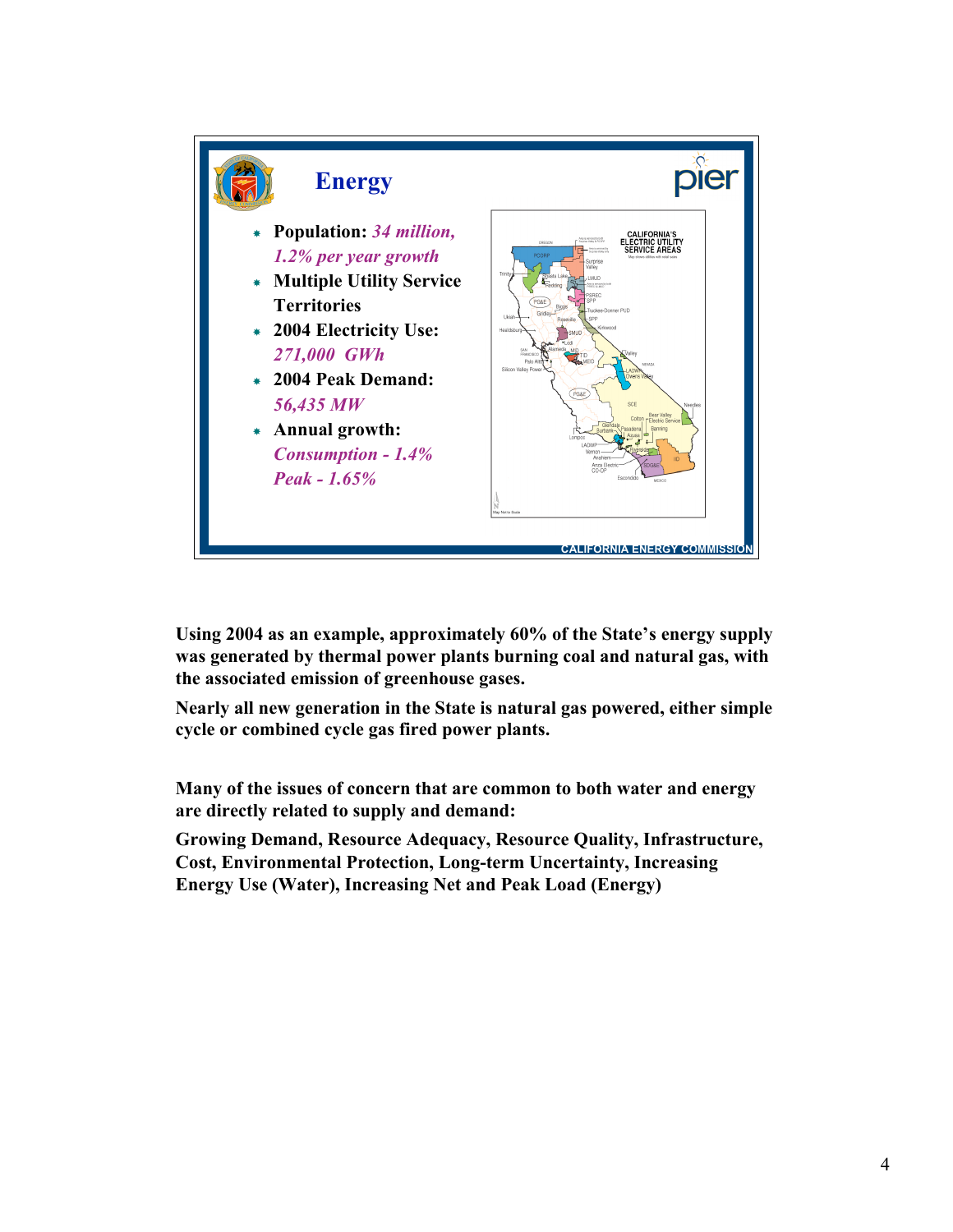

**This chart show how and where power is used in the State's water systems. The CEC's water and energy research is designed to obtain a greater understanding of how this energy is used within these sectors, and how it can be used more efficiently.**

**Water-related use of electricity is about 19% of our total electricity use.**

**For comparison, Water Related Natural Gas Demand is 32% of total nonthermal power generation natural gas use.**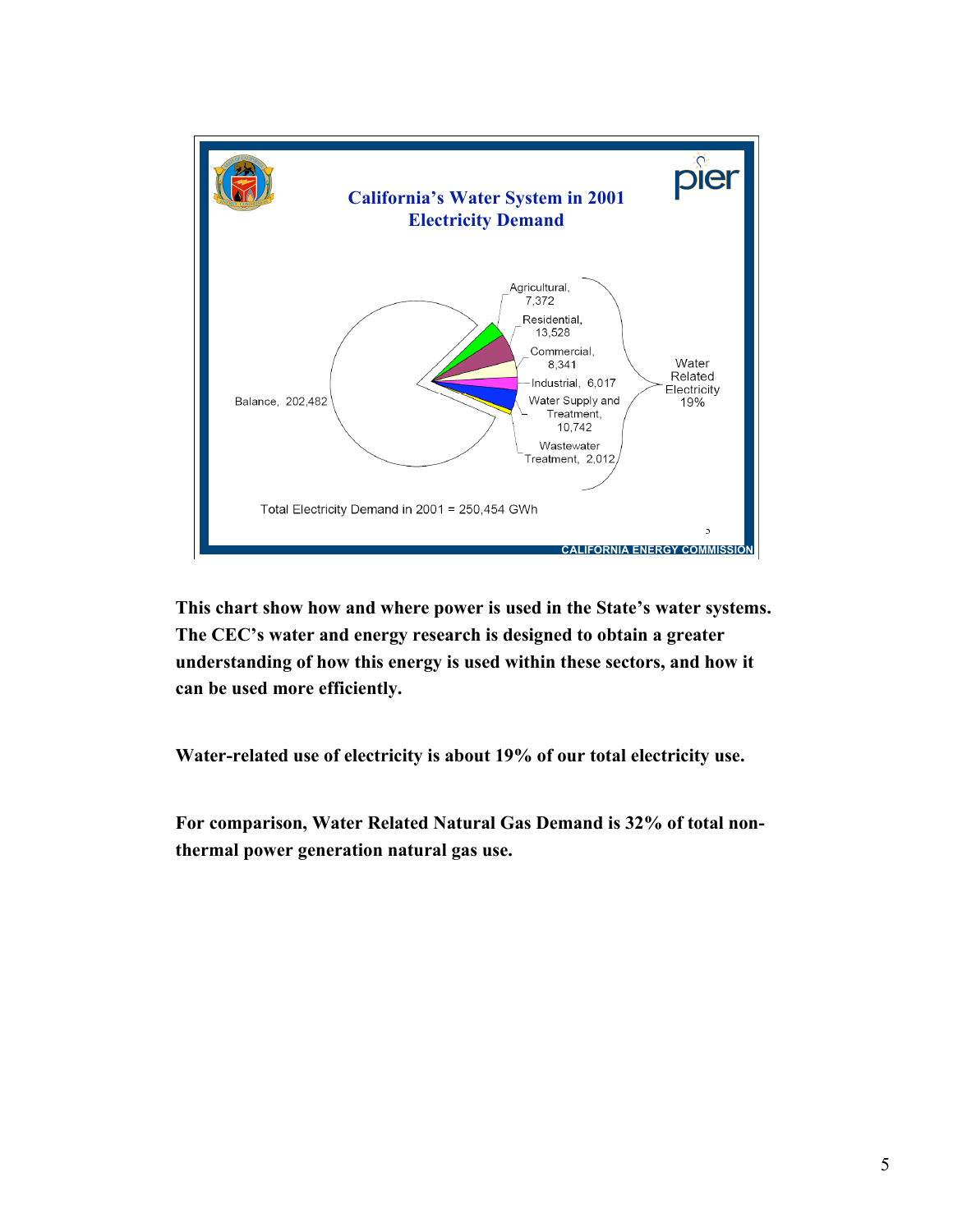

**This schematic systems approach was used in both the IEPR and the current study, and is based on previous work by Dr. Robert Wilkinson of UCSB.**

**One important aspect of this approach is that each unit of water may have a different amount of energy embedded in it depending on how much it is processed or conveyed before it is delivered to the user. This energy is quite different if you are in Northern or Southern California, because it depends on pumping requirements related to distance and topography.**

**Treatment and Distribution before end use is better defined and fairly consistent across California and the USA.**

**One of the CEC and PIER goals has been to look deeper into each element of the water system** before and after the water end user makes use of the water for more information on how energy is **being used in the water system.**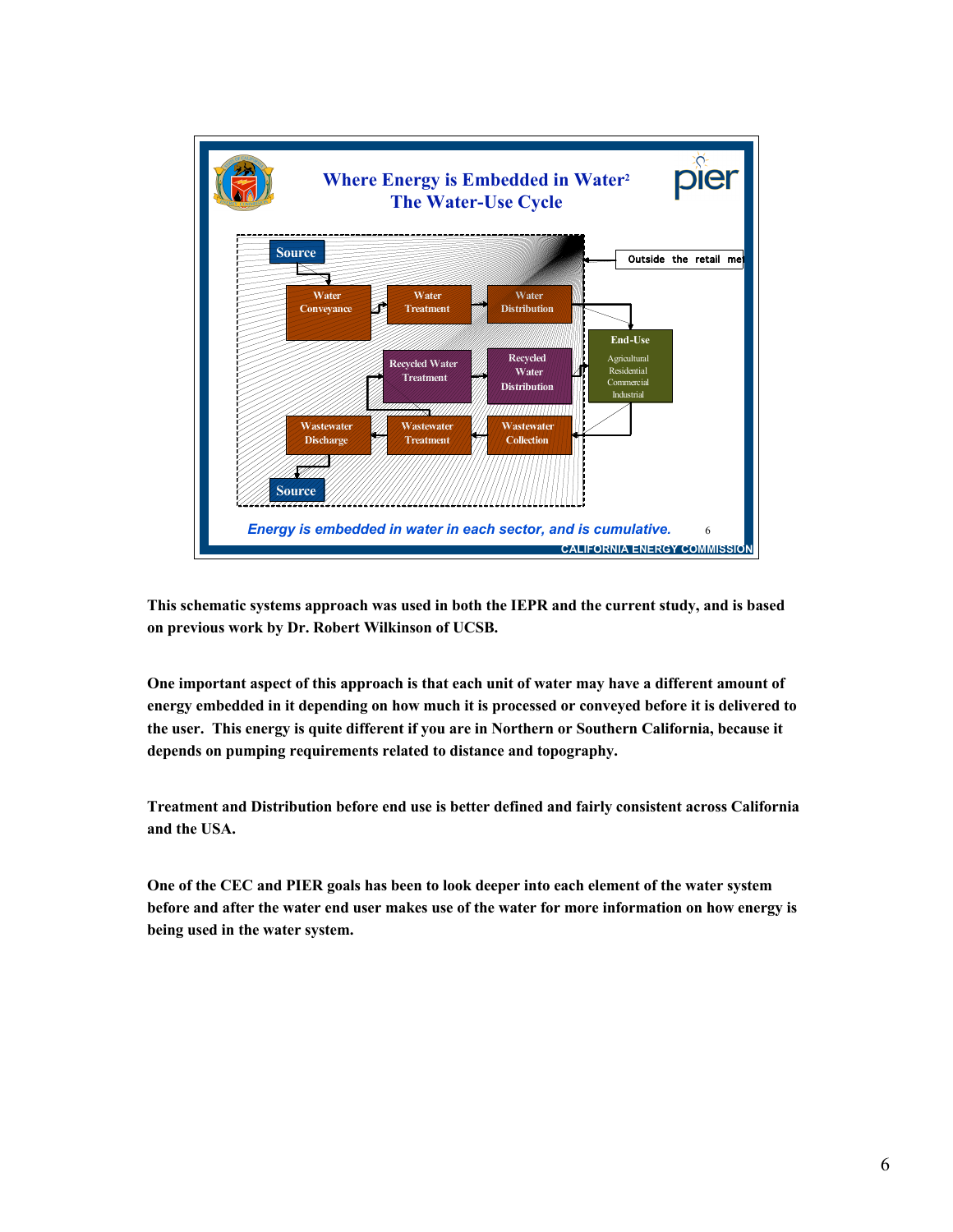| <b>Recommended Revised Estimates for Water</b><br><b>Embedded Energy<sup>2</sup></b>                                                                                                                                                                                                        |                                        |                                         |                                        |                                  |
|---------------------------------------------------------------------------------------------------------------------------------------------------------------------------------------------------------------------------------------------------------------------------------------------|----------------------------------------|-----------------------------------------|----------------------------------------|----------------------------------|
|                                                                                                                                                                                                                                                                                             | Indoor Uses                            |                                         | Outdoor Uses                           |                                  |
|                                                                                                                                                                                                                                                                                             | <b>Northern</b><br>Calfornia<br>kWh/MG | <b>Southern</b><br>California<br>kWh/MG | <b>Northern</b><br>Calfornia<br>kWh/MG | Southern<br>California<br>kWh/MG |
| Water Supply and Conveyance                                                                                                                                                                                                                                                                 | 2,117                                  | 9,727                                   | 2,117                                  | 9,727                            |
| Water Tre atment                                                                                                                                                                                                                                                                            | 111                                    | 111                                     | 111                                    | 111                              |
| <b>Water Distribution</b>                                                                                                                                                                                                                                                                   | 1,272                                  | 1,272                                   | 1,272                                  | 1,272                            |
| <b>Wastewater Treatment</b>                                                                                                                                                                                                                                                                 | 1.911                                  | 1.911                                   | 0                                      | n                                |
| <b>Regional Total</b>                                                                                                                                                                                                                                                                       | 5,411                                  | 13.022                                  | 3.500                                  | 11,111                           |
| These estimates are sufficient for near-term planning purposes but should<br>be updated periodically as new information becomes available.<br><sup>2</sup> Refining Estimates of Water Related Energy Use In California, CEC, December 2006<br>$\overline{7}$<br>IFORNIA ENERGY COMMISSION. |                                        |                                         |                                        |                                  |

**As with the 2005 IEPR, the current report found that distinct differences in the regional characteristics of the state's water supply and conveyance systems suggested that two separate proxies be established—one for Southern California and one for Northern California.**

**The principal difference between north and south is the energy embedded by conveyance. The pumping of water along the Federal and State Water projects and across the Tehachapi mountains into the LA Basin account for the significant differences.**

**The current study estimated the amount of energy needed for each sector of the water-use cycle in terms of the number of kilowatt-hours (kWh) needed to collect, extract, convey, treat, and distribute one million gallons (MG) of water, and the number of kWh needed to treat and dispose of the same quantity of wastewater.**

**Further, this study provided adjusted water-energy estimates that are sufficient for informing policy and prioritization of research and development investments.**

**The study also describes important data gaps and includes the collection of primary data from water utilities and the disaggregation of data geographically and within water-use cycle sectors, to the extent possible.**

**This review indicates that while the data and methods used to prepare the Energy Commission's 2005 report were not perfect, they offered a reasonable starting place for prioritizing water-energy research and development, as outlined in the Energy Commission's 2005 Integrated Energy Policy Report.**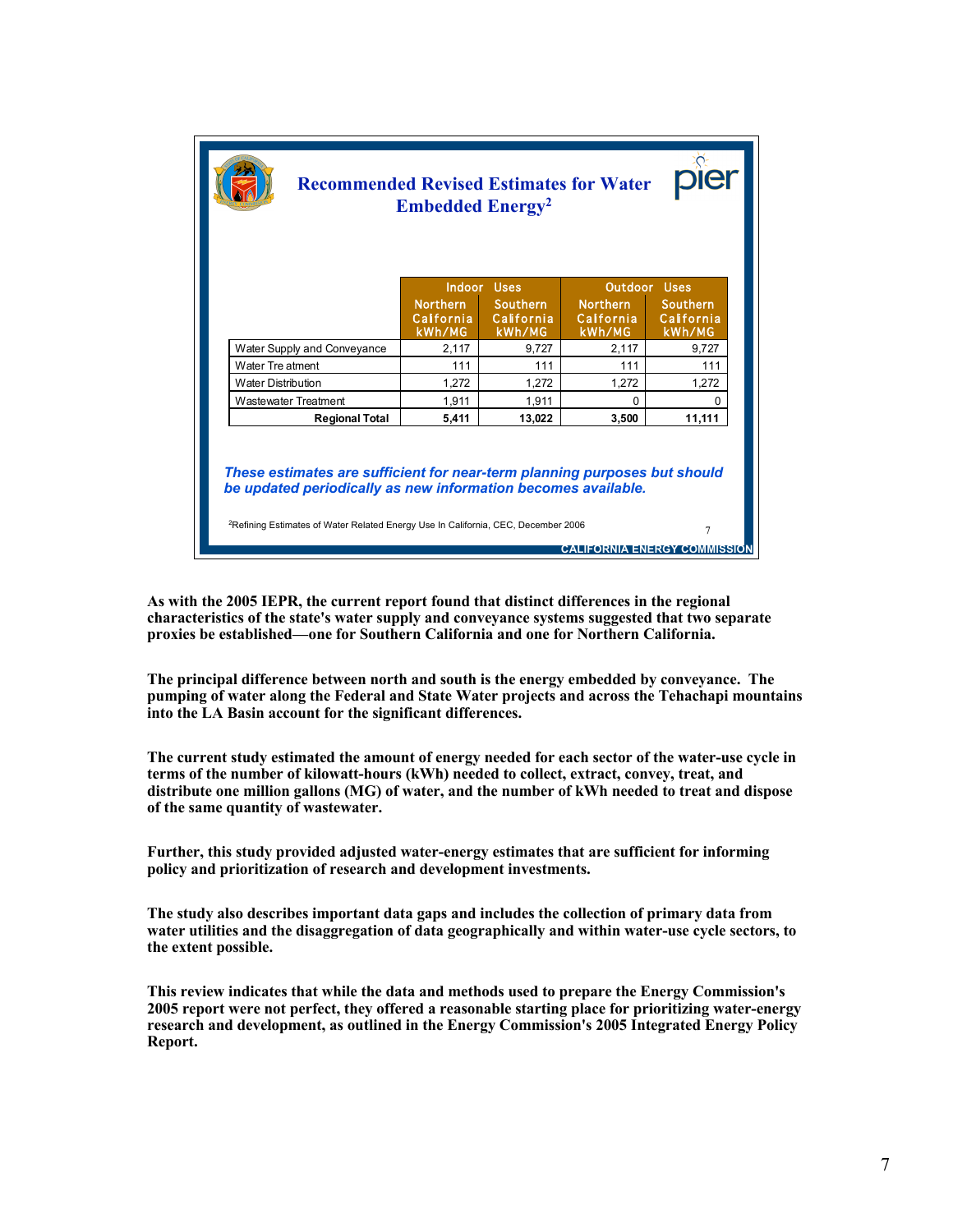

**These are the synergies that were determined in IEPR and confirmed in the update report.**

•**Saving water can save energy, but not always – we need to verify the energy savings prior to the adoption of water conservation Best Management Practices. (example is evaporative air conditioning or cooling - less energy more water - verses refrigerated air conditioning or cooling – more energy less water.)**

•**We must find ways to reduce or shift peak demand to off peak.**

•**There are opportunities to off-set water related energy use by on-site generation.**

•**These findings are currently being used to focus and guide our R&D efforts.**